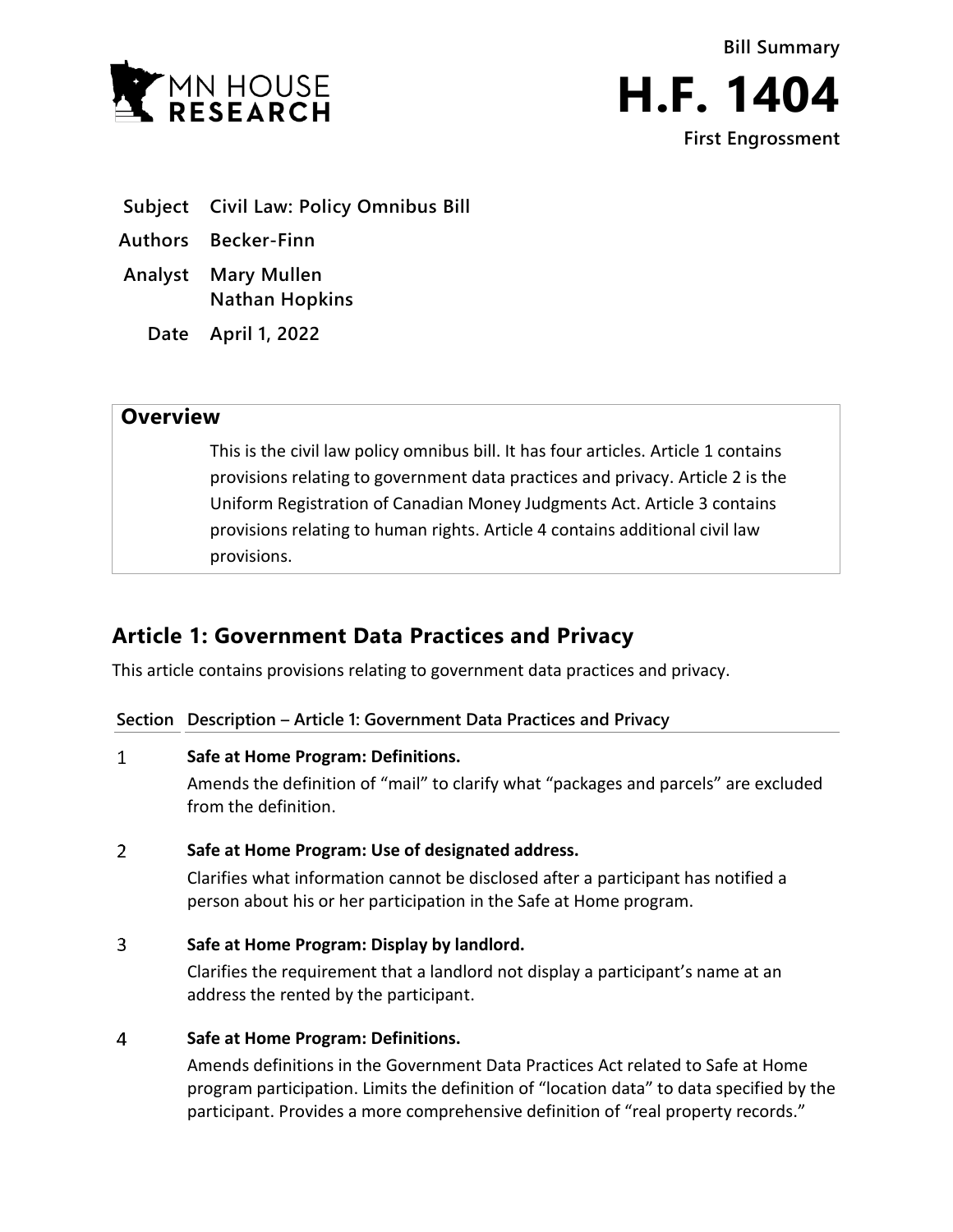## **Section Description – Article 1: Government Data Practices and Privacy**

### 5 **Safe at Home Program: Notification of certification.**

Adds date of birth to program notifications. Adds a parent/guardian signature to notifications if the participant is a minor. Provides a process for submitting real property notices to government entities other than county recorders given the more comprehensive definition of "real property records" in section 4.

### 6 **Safe at Home Program: Classification of identity and location data; amendment of records; sharing and dissemination.**

Consolidates the prohibition on sharing private or confidential location data on a program participant. Allows existing government records to be changed to remove private location data and reflect a participant's designated address.

### $\overline{7}$ **Safe at Home Program: Real property records.**

Updates the protections for real property records to reflect the expanded definition in section 4. Allows protected participant data to be shared for purposes of administering assessment and taxation laws. Requires a government entity to notify the secretary of state within 90 days if a real property notice is terminated.

### 8 **Political subdivisions licensing data.**

Classifies as private/nonpublic tax returns or bank account statements submitted to a political subdivision as part of an application for a license. Also imposes a destruction requirement for that data.

### 9 **Student Data Privacy Act: Definitions.**

Adds new definitions for "parent," "school-issued device," and "technology provider."

### 10 **Educational data: Private data; when is permitted.**

Allows private educational data to be disclosed to Tribal nations about Triballyenrolled or descendant students. Also, allows student personal contact information (further addressed in section 11 of this article) to be disclosed to a government entity that is providing a school-sponsored service and that has a legitimate educational interest in the contract information.

### 11 **Educational data: Directory information.**

Prohibits an educational institution from designating a student's personal contact information as publicly available directory information.

### 12 **Student Data Privacy Act: Technology providers.**

Places transparency obligations and privacy-protective restrictions on technology providers with regard to educational data that the technology provider creates, receives, or maintains as part of its contract with a school. Among other provisions,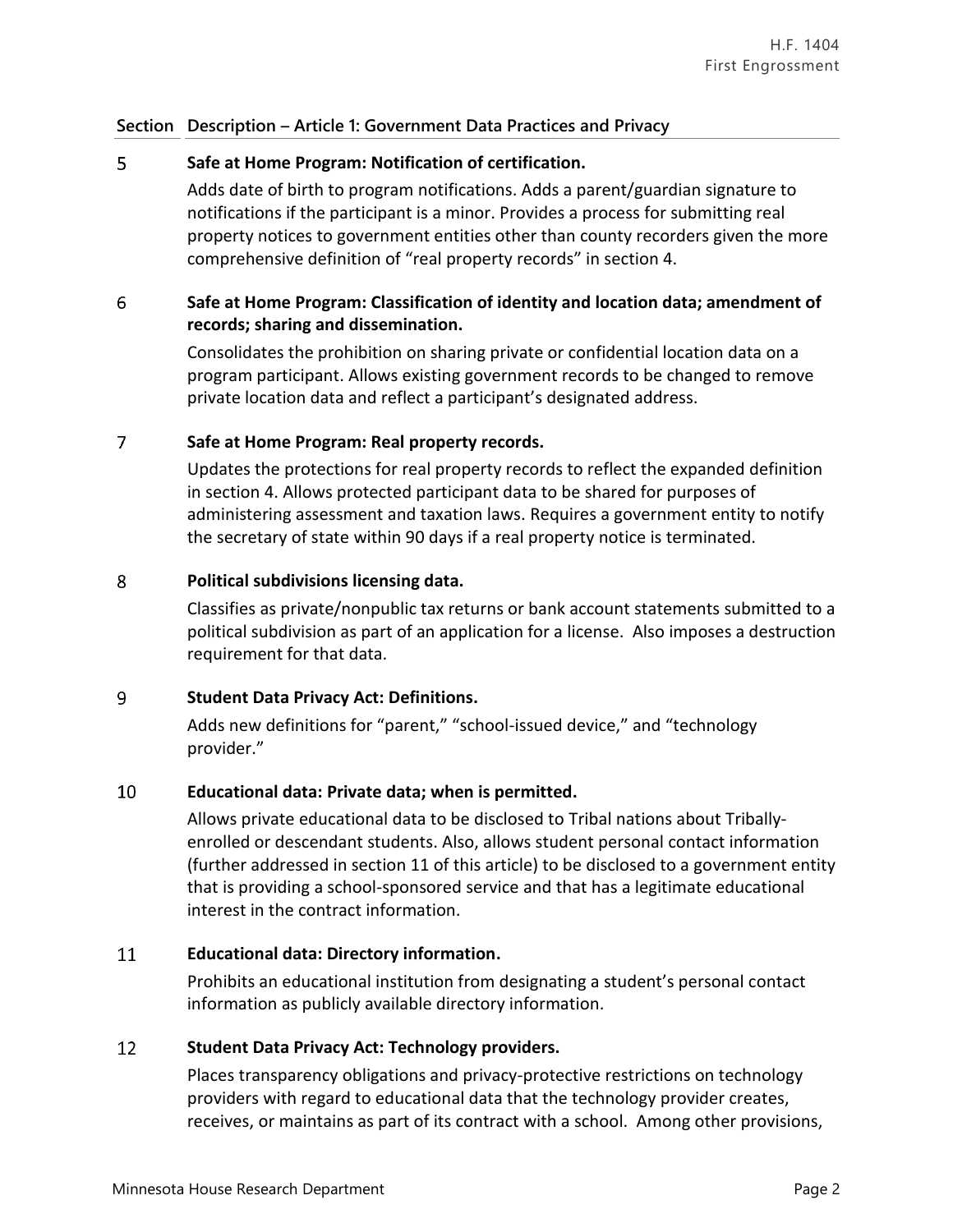## **Section Description – Article 1: Government Data Practices and Privacy**

technology providers are prohibited from selling or disseminating educational data, and are prohibited from using the educational data for any commercial purposes. Schools are also required to notify parents and students of contracts with technology providers regarding curriculum, testing, or assessment and provide the parent or student an opportunity to opt-out of the associated program or activity.

### 13 **Student Data Privacy Act: School-issued devices.**

Prohibits a government entity or technology provider from accessing or monitoring a student's school-issued device, subject to the exceptions enumerated in paragraph (b). Requires notice to students or parents if monitoring occurs pursuant to an exception.

### 14 **Student Data Privacy Act: Application to postsecondary institutions; exemption.**

Exempts postsecondary institutions from sections 2 and 3 of the bill. States that a "nonprofit national assessment provider" (such as the College Board, which administers the SAT exam) is exempt from sections 2 and 3 of the bill for purposes of providing specified services and so long as the provider receives student or parent consent.

### 15 **Education support services data.**

This section defines "education support services data" and classifies it as private data on individuals. It also requires audit trails and role-based access for education support services data.

### 16 **Criminal history check authorized.**

Permits a law enforcement agency that performs a background check related to employment with or licensing by a city or county to disseminate the criminal history data to the hiring or licensing authority of the city or county that requested the background check. Requires law enforcement agencies, cities, and counties to maintain the data securely and to follow the notice requirements provided in section 364.05.

### 17 **Mobile tracking devices: Exception; stolen motor vehicles.**

Permits law enforcement officers to attach a mobile tracking device to a stolen vehicle without prior court approval if the owner of the vehicle either grants consent or reported to law enforcement that the vehicle was stolen.

## **Article 2: Uniform Canadian Judgments**

This article provides a process to register a Canadian court judgment for money in Minnesota. This process is in addition to the existing process to registering a foreign-money judgment from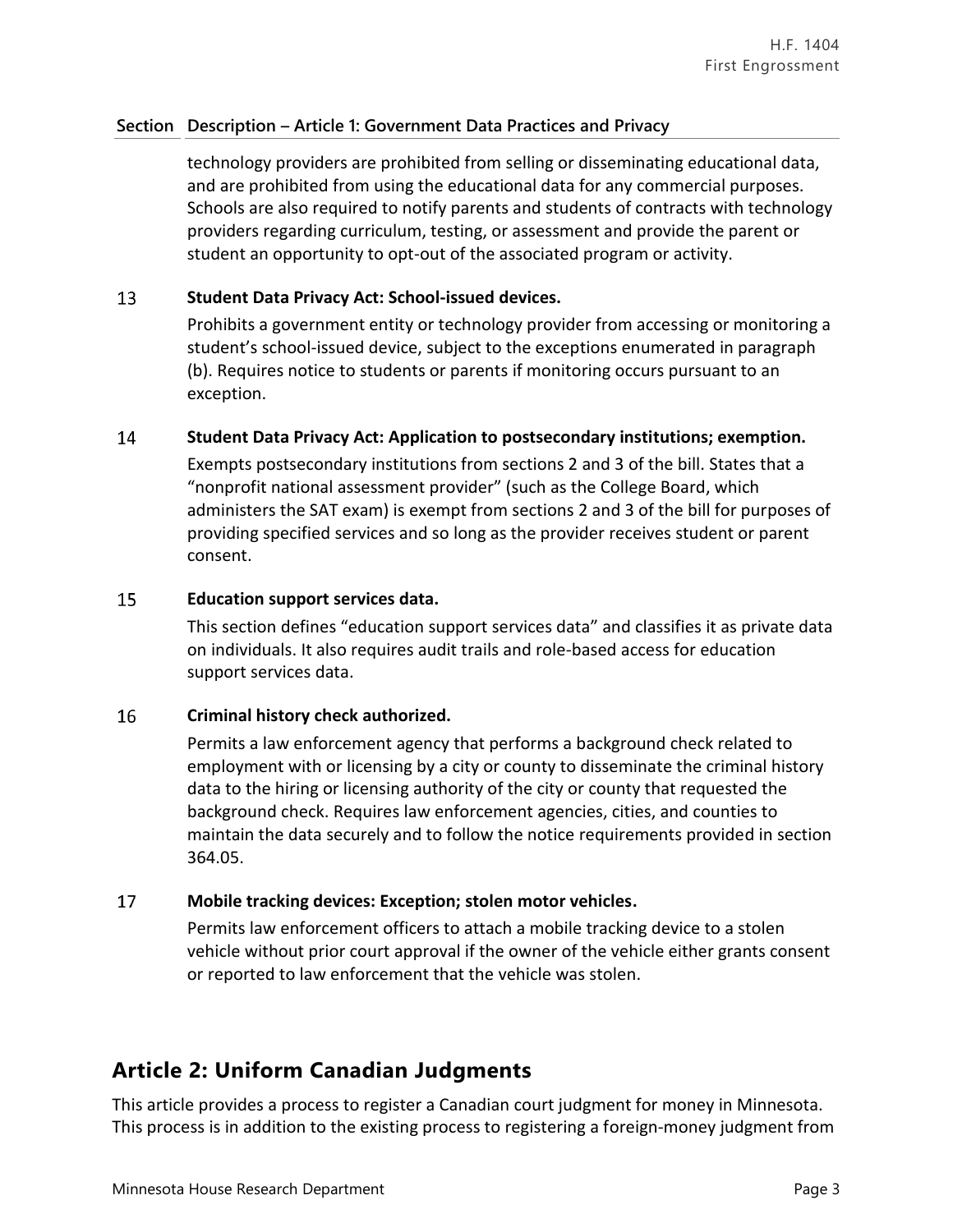another jurisdiction but has a court form that simplifies the filing and notice procedures. This is a Uniform Law drafted by the Uniform Laws Commission and has been enacted in Colorado, Nevada, Nebraska, and Rhode Island.

### **Section Description** – **Article 2: Uniform Canadian Judgments**

### $\mathbf{1}$ **Short title.**

Provides a short title for the law "Uniform Registration of Canadian Money Judgment Act." (URCMJA)

### $\overline{2}$ **Definitions.**

Provides definitions for the terms "Canada" and "Canadian judgment" and excludes judgments from other foreign countries recognized by a Canadian court.

### 3 **Applicability.**

Provides that the sections included in the URCMJA are only applicable to the registration and enforcement of the part of judgment that relates to the grant of the recovery of a sum of money.

### 4 **Registration of Canadian judgment.**

Provides a process to register a Canadian judgment with a court in Minnesota and requires the court documents to include information including: the amount owed in the judgment; the amount paid; and the amount owed due to fees and costs. This section provides a court form to use to register a Canadian money judgment.

### 5 **Effect of registration.**

Provides that a judgment registered under this section is recognized and enforceable in the same manner and to the same extent as a judgment rendered in this state.

### 6 **Notice of registration.**

Provides notice of the registration of the judgment to the person who the judgment is against and proof of that notice to the court.

### $\overline{7}$ **Petition to vacate registration.**

Provides that a person may oppose the registration of a judgment against them, within 30 days of notice or later if the court allows it, and provides what the petition to oppose the registration of a judgment for money must include.

### 8 **Stay of enforcement of judgment pending determination of petitions.**

Allows the court to stay the enforcement of a Canadian judgment for money until the petition to vacate the registration has been determined if the petition to vacate shows merit.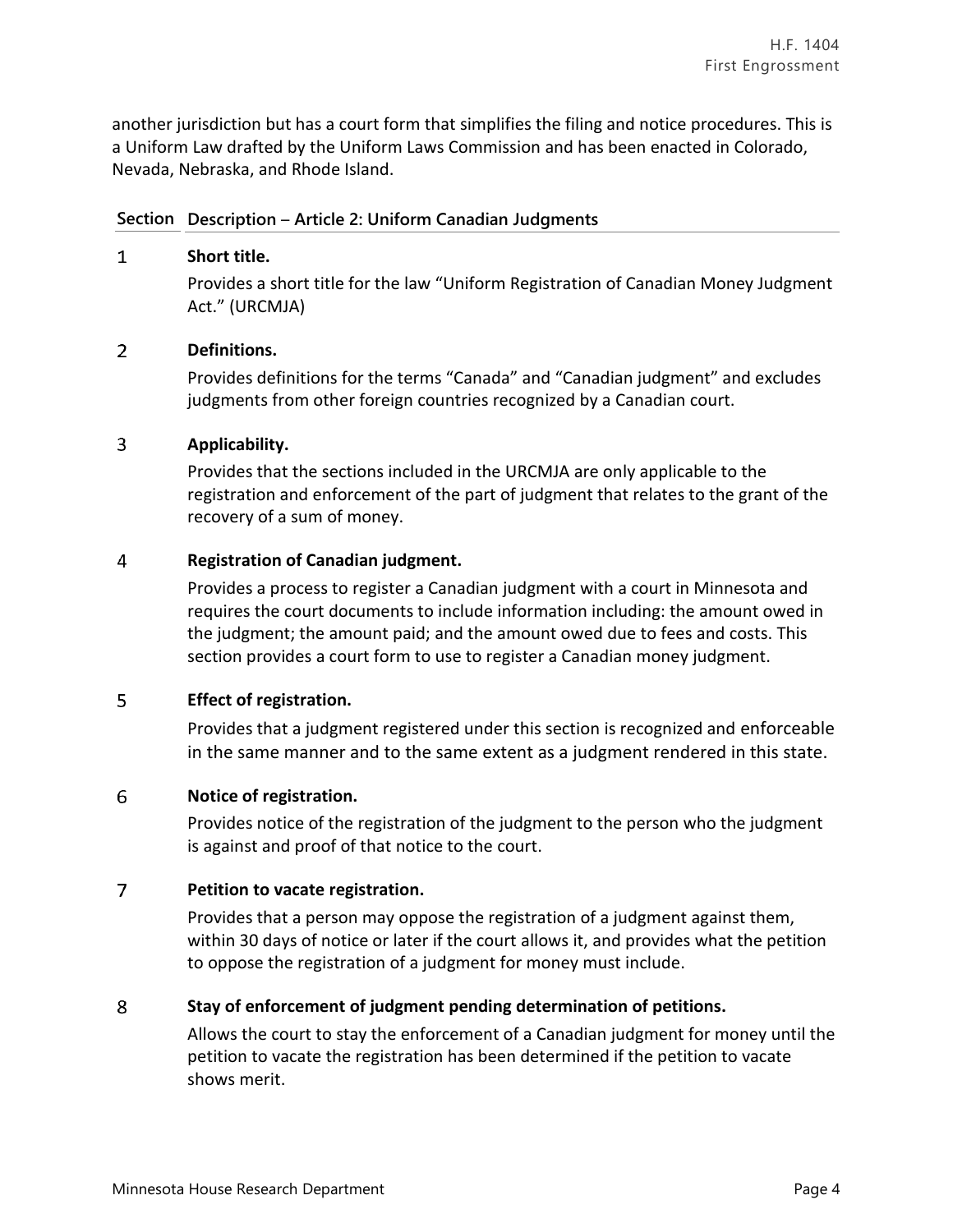### **Section Description** – **Article 2: Uniform Canadian Judgments**

9 **Relationship to Uniform Foreign-Country Money Judgments Recognition Act.** Allows a person to file a Canadian judgment for money under either the URCMJA or the existing law for registering a foreign judgment for money, but not both.

#### 10 **Uniformity of application and interpretation.**

Requires the court to consider the need for uniformity in application of the uniform law.

#### 11 **Transitional provision.**

Provides that this uniform law would apply to court orders entered in a proceeding that is commenced in Canada on or after this law is passed in Minnesota.

#### 12 **Effective date.**

Provides that the URCMJA is effective on January 1, 2023.

## **Article 3: Human Rights**

This articles changes sections of the Minnesota Human Rights Act.

### **Section Description** – **Article 3: Human Rights**

### $\mathbf{1}$ **Race.**

This section adds a definition for race to the Minnesota Human Rights Act. The definition provides that "race" is inclusive of traits associated with race. The definition also provides that hair texture and hair styles can be included in the traits historically associated with race. The Minnesota Human Rights Act prohibits discrimination on the basis of race in housing, education, employment, and other areas.

### $\overline{2}$ **Inquiries into pay history prohibited.**

This section prevents employers, including labor unions and employment agencies, from requesting a job applicant's pay history. This provision does not prevent a job applicant from volunteering their past pay if the employer does not prompt them or require them to provide it.

The use of the job applicant or prospective employees pay history to determine their pay or benefits creates a rebuttable presumption that the employer has committed an unfair discrimination in violation of the Minnesota Human Rights Act, section 363A.08. This provision does not prohibit an employer from providing a job applicant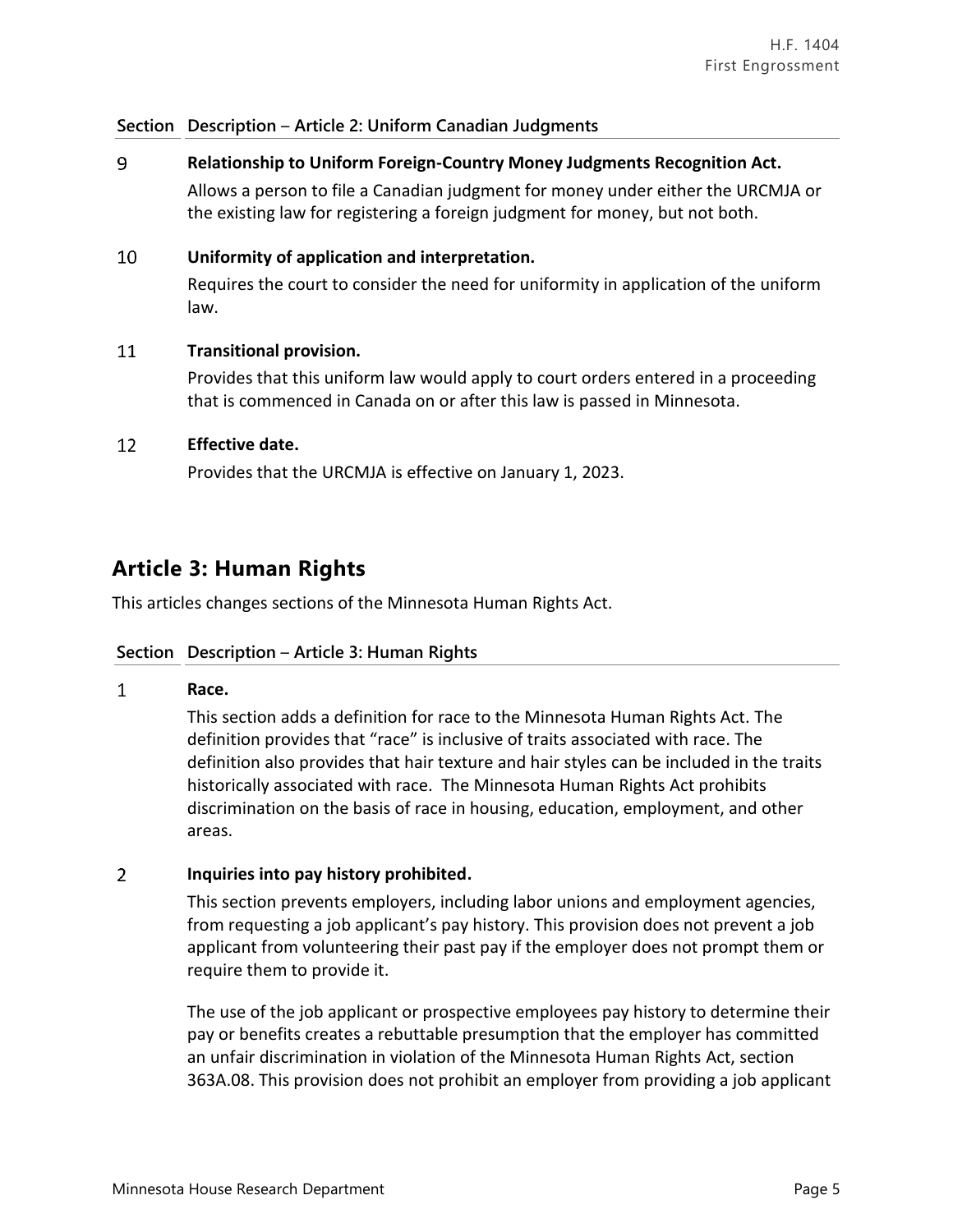### **Section Description** – **Article 3: Human Rights**

with wage and benefit information for a position or discussing pay expectations with an applicant.

This section does not apply to existing collective bargaining agreements, but applies to new agreements executed after January 1, 2023.

### $\overline{3}$ **General prohibition.**

Makes it a violation of the Minnesota Human Rights Act to deny access to closed captioning to a person who needs it in a place of public accommodation when television access is available to others.

### $\overline{4}$ **Housing.**

Removes an exception for duplex owners to discriminate against a renter on the basis of sexual orientation.

### 5 **Nondiscrimination in access to transplants.**

Amends § 363A.50. Prohibits health care providers and entities responsible for matching anatomical gift donors to recipients from limiting an individual's access to anatomical gifts and related services based on an individual's race or ethnicity. Also expands the definition of auxiliary aids and services.

**Subd. 1. Definitions.** Amends the definition of auxiliary aids and services to include qualified interpreters or other methods of making aurally delivered materials available to non-English-speaking individuals (under current law this term covers interpreters and methods to make materials available to individuals with hearing impairments).

**Subd. 2. Prohibition of discrimination.** Prohibits health care providers and entities responsible for matching anatomical gift donors to potential recipients from doing the following based on an individual's race or ethnicity: deeming an individual ineligible to receive an anatomical gift, denying related organ transplantation services, refusing to refer an individual to be evaluated for or to receive an anatomical gift, refusing to place an individual on an organ transplant waiting list, and declining insurance coverage for procedures associated with the anatomical gift (under current law entities cannot make the above decisions based on an individual's mental or physical disability).

**Subd. 3. Remedies.** No changes to this subdivision.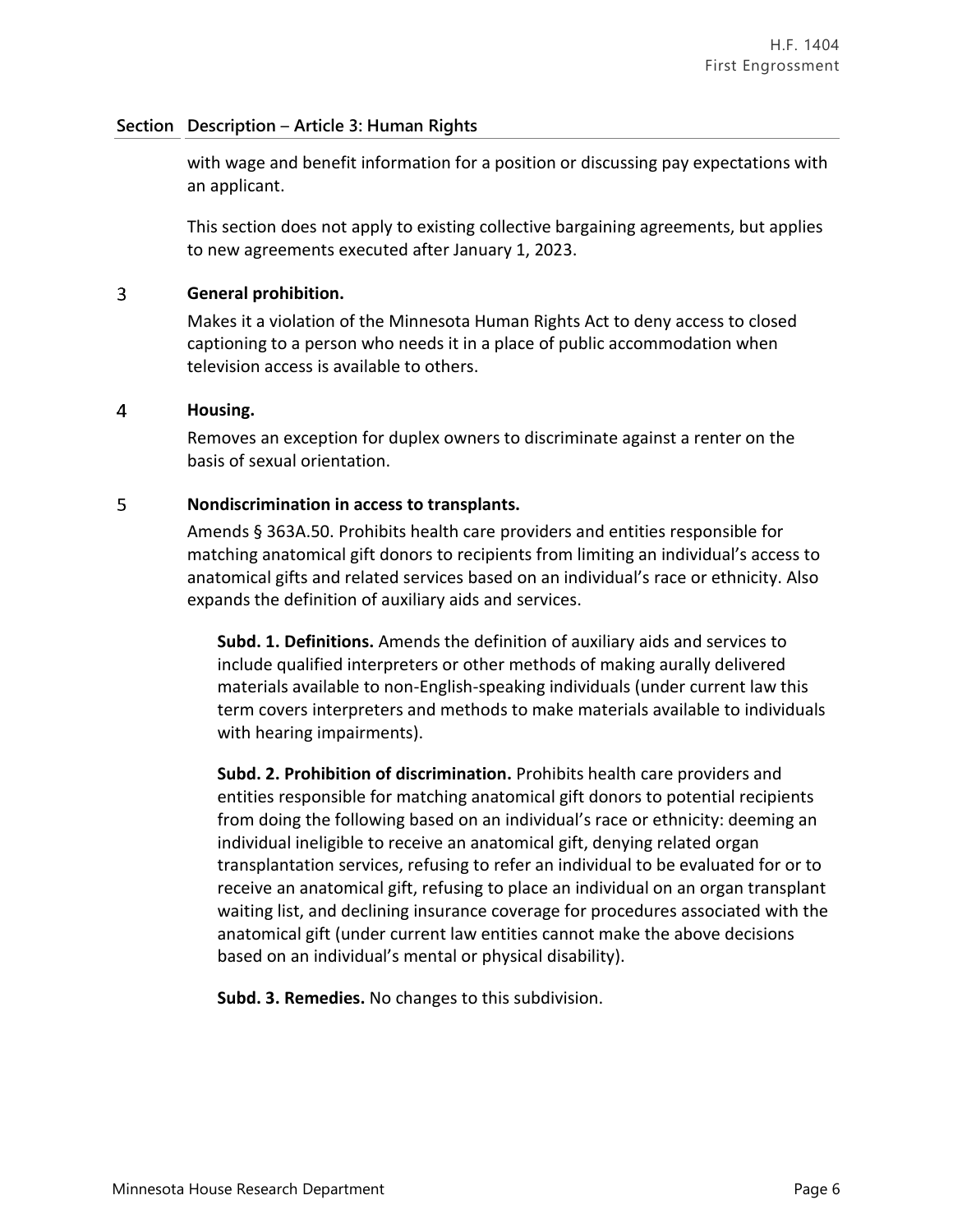### **Section Description** – **Article 3: Human Rights**

### 6 **Repealer.**

Repeals an exception to the human rights law for employment discrimination based on sexual orientation for certain nonprofit organizations. This section also repeals a section of the Human Rights Act that is related to the construction of the law.

## **Article 4: Other Civil Law Policy**

This article amends various civil law provisions including provisions related to marriage licenses and records; indemnity in service contracts; civil penalties; and guardianships.

### **Section Description** – **Article 4: Other Civil Law Policy**

### $\mathbf{1}$ **Civil citation; authority to issue.**

Provides conservation officers and other licensed peace officers authority to issue a civil citation to someone who violates certain snowmobile provisions similar to what is allowed under current law for violations involving an OHV (off-highway motorcycle (OHM), off-road vehicle (ORV), or all-terrain vehicle (ATV)). Establishes specific civil citation authority for violations of the state's trespass law by those operating an OHV or snowmobile. Civil penalties from citations under this section are deposited in dedicated accounts depending on what type of vehicle was used when committing the violation.

Sets the civil penalties for violations of the existing OHV provisions and the new snowmobile and trespass provisions at: \$250 for first offenses (was \$100); \$500 for second offenses (was \$200); and \$1,000 for third and subsequent offenses (was \$500).

### $\overline{2}$ **Allocating penalty amounts.**

Requires civil penalties for the citations established in the previous section that involve snowmobiles to be deposited in the snowmobile trails and enforcement account and requires the penalties to be used for enforcing snowmobile laws.

### $\overline{3}$ **Administrative forfeiture procedure.**

Provides that a statement of claim and any other pleading or filing made in conciliation court may be served and filed as permitted by the Rules of Conciliation Court Procedure. The section is effective the day following final enactment.

### $\overline{4}$ **Orders; filing copies.**

Provides that a postdissolution name change does not require a criminal history search.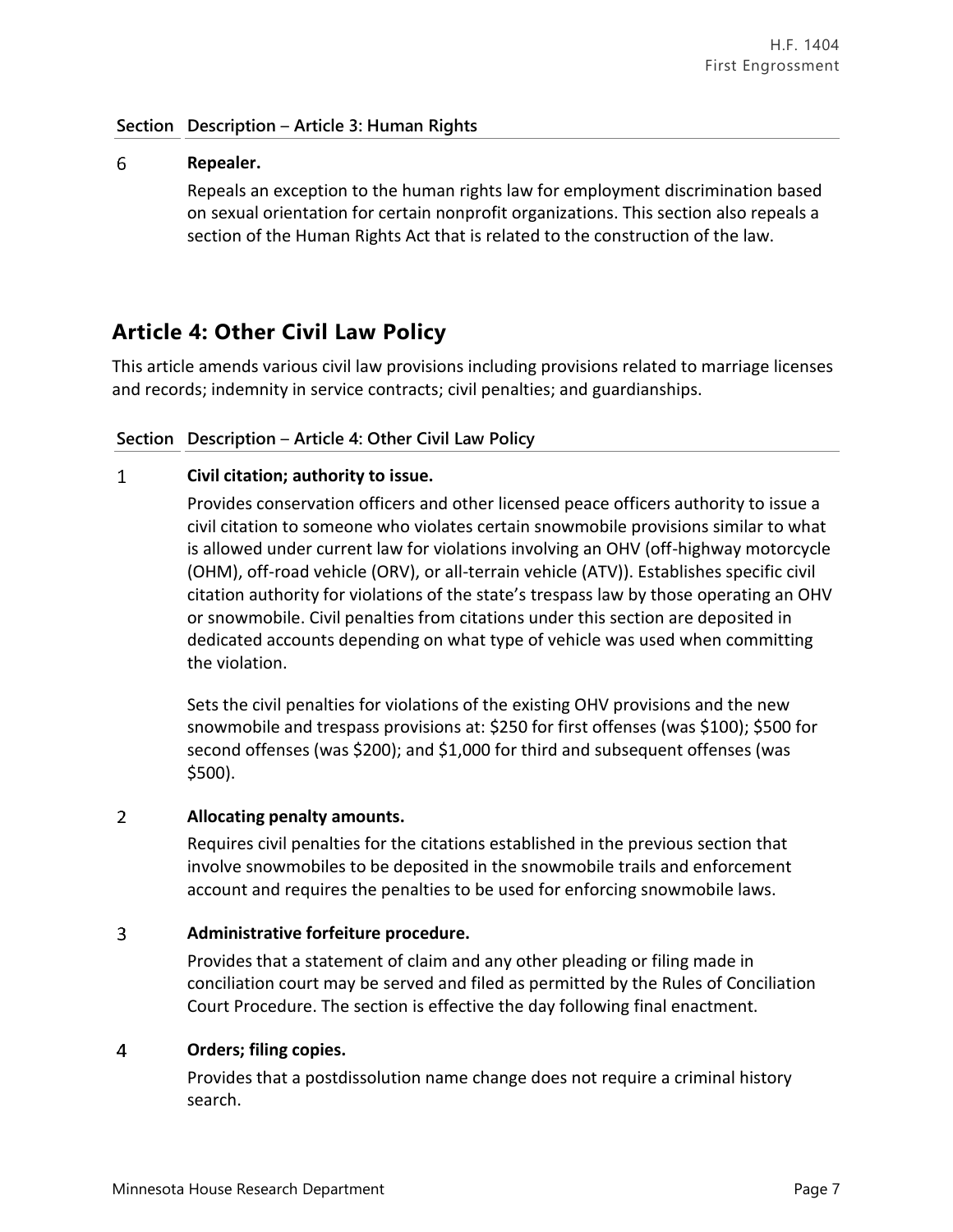### **Section Description** – **Article 4: Other Civil Law Policy**

### 5 **Postdissolution name change.**

This bill allows a person to change their name after a dissolution of marriage without paying a filing fee and without a national criminal history check so long as the person provides a certified copy of marriage dissolution court order and a certified copy of the person's birth certificate. The court must grant the name change so long as the purpose is not to defraud and the name change isn't prohibited by the statute governing name changes for an individual who has a felony criminal conviction.

### 6 **Other matters relating to children.**

Provides jurisdiction for at-risk juvenile guardianships in the juvenile court.

### $\overline{7}$ **Juvenile court guardianship.**

Provides definitions and petition requirements for an at-risk juvenile guardianship petition. Provides for a right to counsel in the guardianship proceeding in juvenile court and service and notice requirements for cases under this section. Provides that the court must issue an order for a juvenile guardianship when the juvenile and guardian both agree to the guardianship and it is in the juvenile's best interest and reunification with a parent is not viable due to abandonment, abuse, or neglect.

This section also provides for a new guardian to be appointed and for the guardianship to automatically terminate when the juvenile reaches the age of 21, or when the juvenile requests for the guardianship to end.

### 8 **Digital fair repair.**

**Subd. 1. Short title.** This act may be cited as the "Digital Fair Repair Act."

**Subd. 2. Definitions.** Provides definitions for terms used in this section, including authorized repair provider, digital electronic equipment, embedded software, fair and reasonable terms, firmware, independent repair provider, and original equipment manufacturer (OEM).

**Subd. 3. Requirements.** (a) Requires OEMs of digital electronic equipment to make documents, parts, and tools, available to independent repair providers or the owners of the equipment, for purposes of diagnosis, maintenance, and repair.

**Subd. 4. Enforcement by attorney general.** Makes violation of this section an unlawful practice under section 325D.44 and enforceable by the attorney general.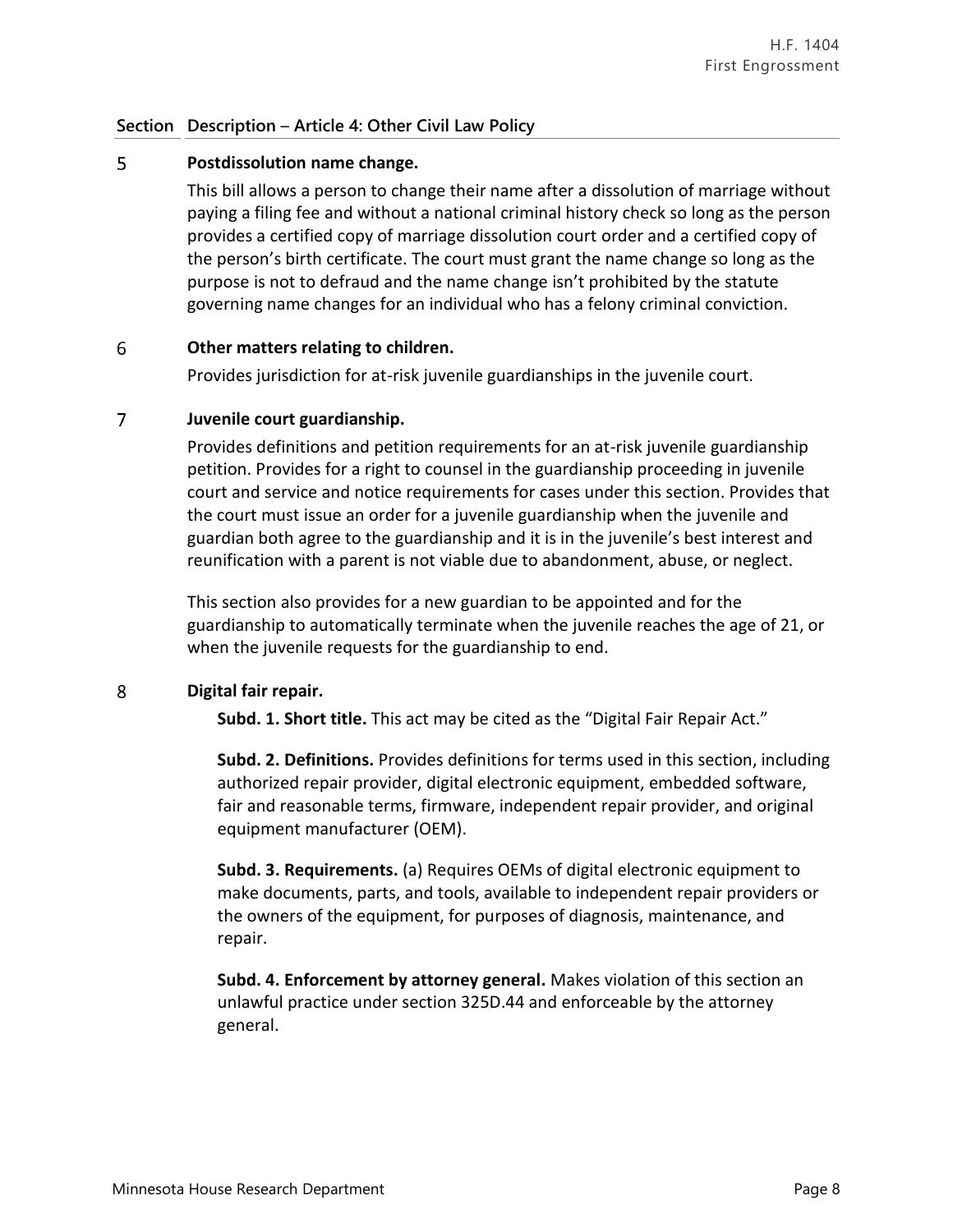### **Section Description** – **Article 4: Other Civil Law Policy**

**Subd. 5. Limitations.** (a) Clarifies that nothing in this section requires an OEM to release trade secret information to independent repair providers or owners, except as necessary to provide the necessary documentation, tools, and parts.

(b) Clarifies that this section does not alter the terms of an agreement between an OEM and an authorized repair provider.

(c) Clarifies that nothing in this section requires an OEM or an authorized repair provider to provide independent repair providers or owners access to information, other than documentation, that is provided pursuant to an agreement between the OEM and an authorized repair provider.

**Subd. 6. Exclusions.** (a) Clarifies that this section does not apply to motor vehicle manufacturers, manufacturers of motor vehicle equipment, motor vehicle dealers, or any product or service they may provide.

(b) Clarifies that this section does not apply to manufacturers or distributors of medical devices, or digital electronic product or software for use in a medical setting.

**Subd. 7. Applicability.** This section applies to equipment sold or in use on or after January 1, 2023.

**Effective date.** This section is effective January 1, 2023.

### 9 **Notaries public.**

Allows a notary to charge a larger fee than allowed to notarize a document to perform a wedding, which is capped at \$5 to perform notary services otherwise.

### 10 **Powers.**

Provides that notaries have the power to perform a civil marriage, along with the other powers notaries are granted when they have a valid notary commission.

### 11 **Civil marriage officiant.**

Authorizes a notary to solemnize a marriage if they have registered their notary commission with the local registrar in a county and fulfills the technical filing requirements which mirror the requirements for a religious officiant.

### 12 **Persons authorized to perform civil marriages.**

Adds notaries to the list of individuals able to perform a civil marriage.